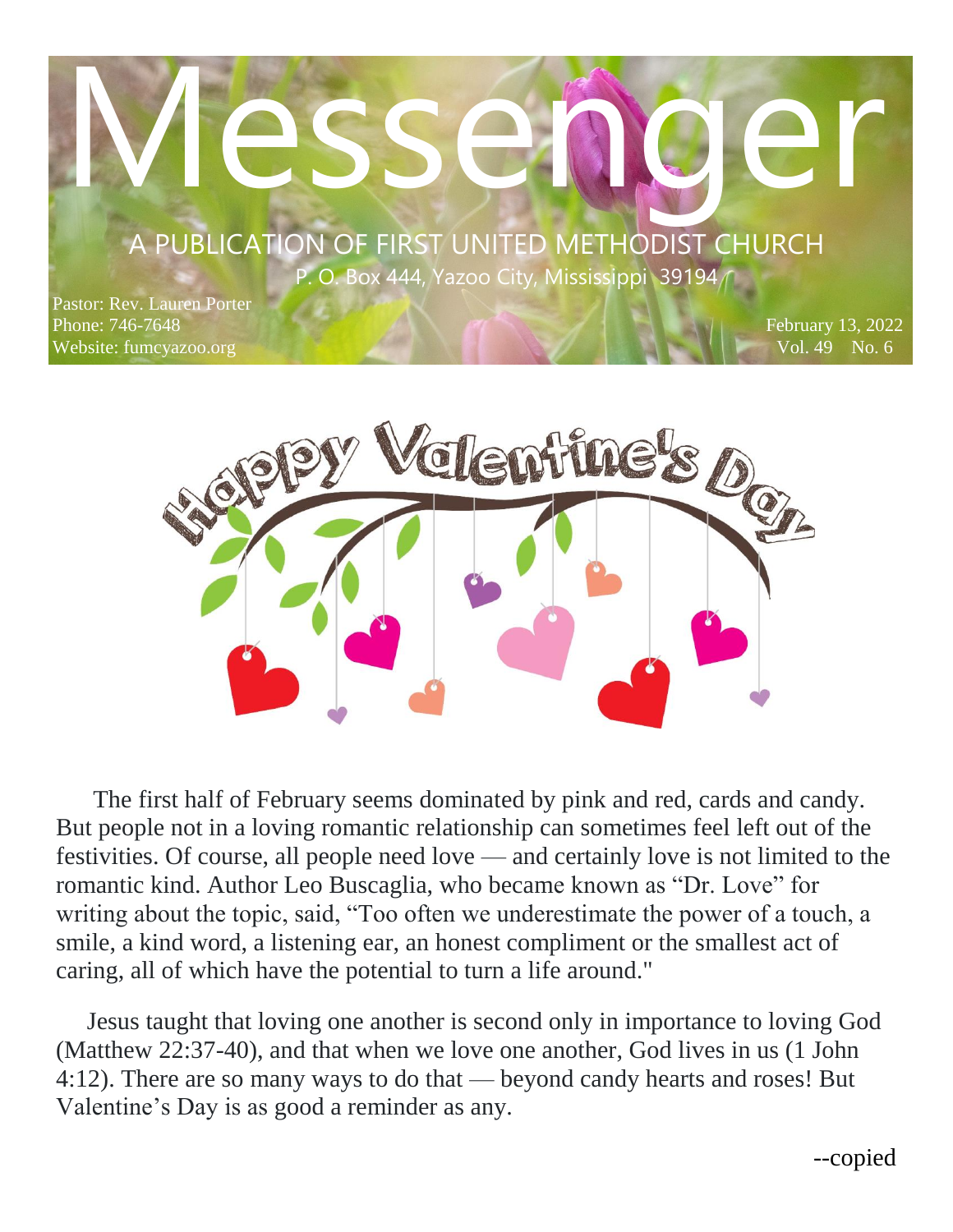

**SUNDAY, FEBRUARY 13** 9:00 a.m. Come AZ U R Service 9:50 a.m. Sunday School 11:00 a.m. Traditional Service **TUESDAY, FEBRUARY 15** 6:00 p.m. Ladies' Bible Study/Millie's **WEDNESDAY, FEBRUARY 16** 5:00 p.m. Children's Choir 5:45 p.m. Planet 456 & Children's Bible Study 6:00 p.m. Chancel Choir 6:00 p.m. Bro. Lauren's Bible Study 6:00 p.m. Youth 6:15 p.m. Snack Supper **SATURDAY, FEBRUARY 19** 9-12 noon Methodist Market



- 13. Resa Swoope
- 16. Allison Coulton Brenda Oakes
- 17. Clayton Nagle Emma Woods



 *Sympathy and love is extended to Alice George and Mr. & Mrs. Michael George and family in the death of their husband and brother, Marlin E. "Bay" George, Jr., who died February 6, 2022.*



*Pauline Bridgforth* 

Mr. & Mrs. Frank Webb

*Harold Fisher* 

Mr. & Mrs. Frank Webb

*Rusty Perry* 

Mr. & Mrs. Frank Webb

*Billy Joe Ragland* 

Mr. & Mrs. Frank Webb

*Sharon Smith* 

Mr. & Mrs. Frank Webb

#### *Terrell Tenhet*

Terrye Layne & Helen Tenhet

#### *Bobby T. Thompson*

Mr. & Mrs. Frank Webb Ashley Shelton Sam Ray, Jr. Sam Ray, III Kirk Graves Bankplus Mr. & Mrs. B. Bryan Jones Mr. & Mrs. Charles E. Savery, III Mr. & Mrs. Carl Rayfield, Jr. Dr. & Mrs. Jack Varner

#### *Puddin Watson*

Mr. & Mrs. Frank Webb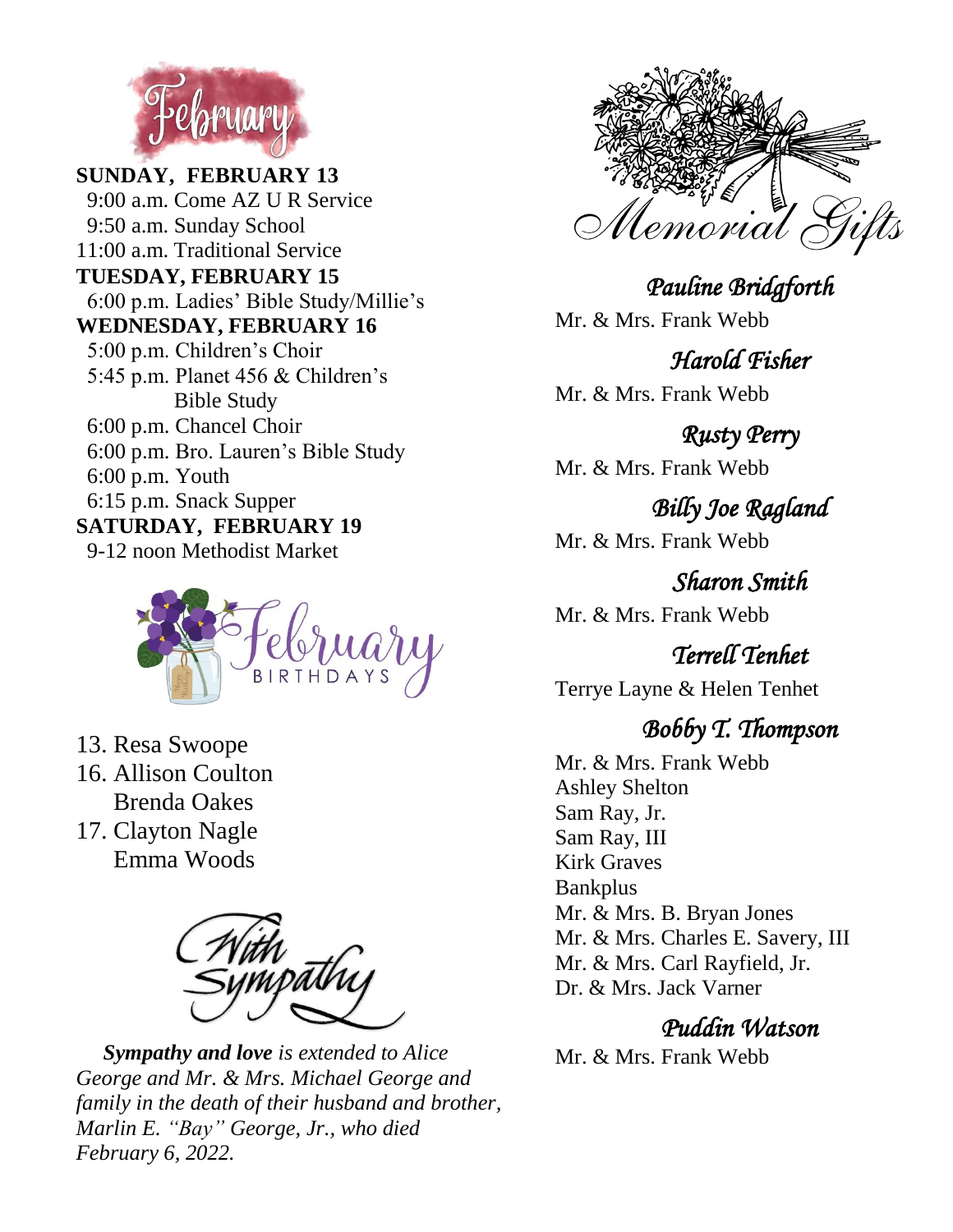Solid ound

# **Sunday School**

This week we begin a new series, **Jesus: His Miracles**. For the month of February, we will be studying several of the miracles of Jesus. This week's lesson, *Better Vision,* is about Jesus healing a man who was born blind. Jesus always faced scrutiny by the Pharisees. This lesson shows us how Jesus healed the man and responded to his critics.

# **Sunday & Wednesday Night Group**

Youth Bible Study will continue to meet each Sunday & Wednesday night. We will begin a new study in February called "Half-Truths." This study will tackle familiar sayings and phrases that may sometimes be confusing, even though they are used help us.

Wednesday Bible Study will focus on a movie discussion based off the movie *Radio*. We will discuss the topics of forgiveness, kindness, generosity, and making amends.

We begin with Supper in the Fellowship Hall at 6:15 p.m.

# **D-NOW**

D-NOW has been set for March 4-5<sup>th</sup> at First Baptist Church. More information will be announced in the coming weeks about a schedule and Host Homes.

Group will meet on Wednesdays from 6:00 p.m. – 7:00 p.m.

Sunday Night Group will meet each Sunday from 6:00 p.m. – 7:00 p.m.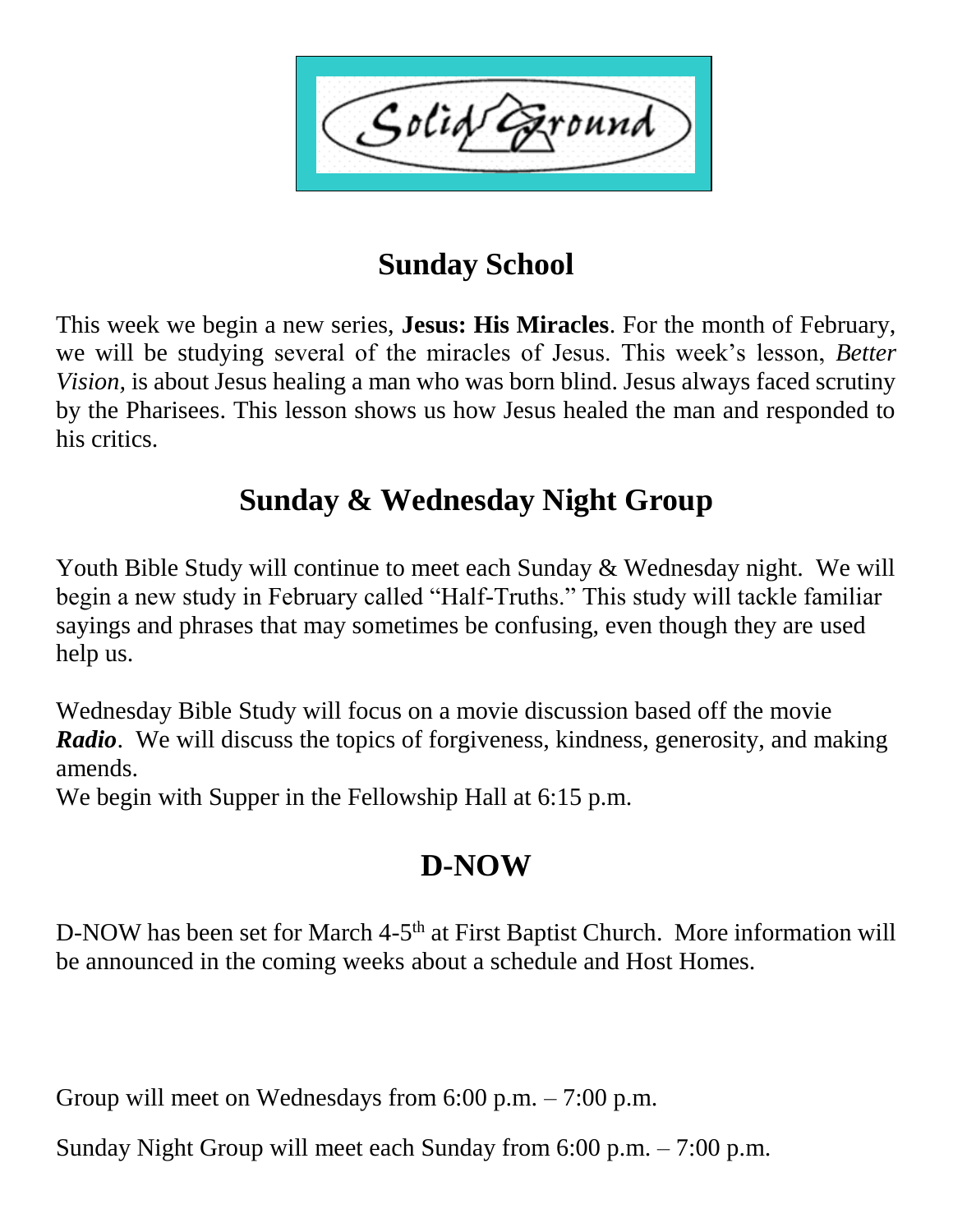

#### **Hiskidz and Bible in Life**

This month we began a new series, **"Jesus: His Miracles."** This series will carry us through the month of February. Our lesson this Sunday, *When I Hurt,* is about a woman whose young son has died. She is sad and hurting, but Jesus is able to help her. This lesson reminds us that we need to be there for others when they are hurting or feel sad inside.

#### **W.O.W WEDNESDAY CHILDREN'S MINISTRY**

W.O.W Wednesdays children's Bible Study meets every Wednesday at 5:15 p.m. For the next few weeks, we will be talking about the life and ministry of Jesus. Jesus taught us to love one another. With Valentine's Day coming soon, we



took the time in Bible Study to talk about different ways to show love. We also made special Valentine's Day Cards for the residents at Martha Coker.

Confirmation Class



Our sixth grade Confirmation Class weekend retreat is this weekend, February 11-12. We will spend the entire weekend in Confirmation sessions.

#### **BRANSON TRIP**

Planet 456 children's group will be going to Branson the weekend of April 1-3. We will attend the Sight and Sound Production show "Jesus." More information will be sent out within the next few weeks.